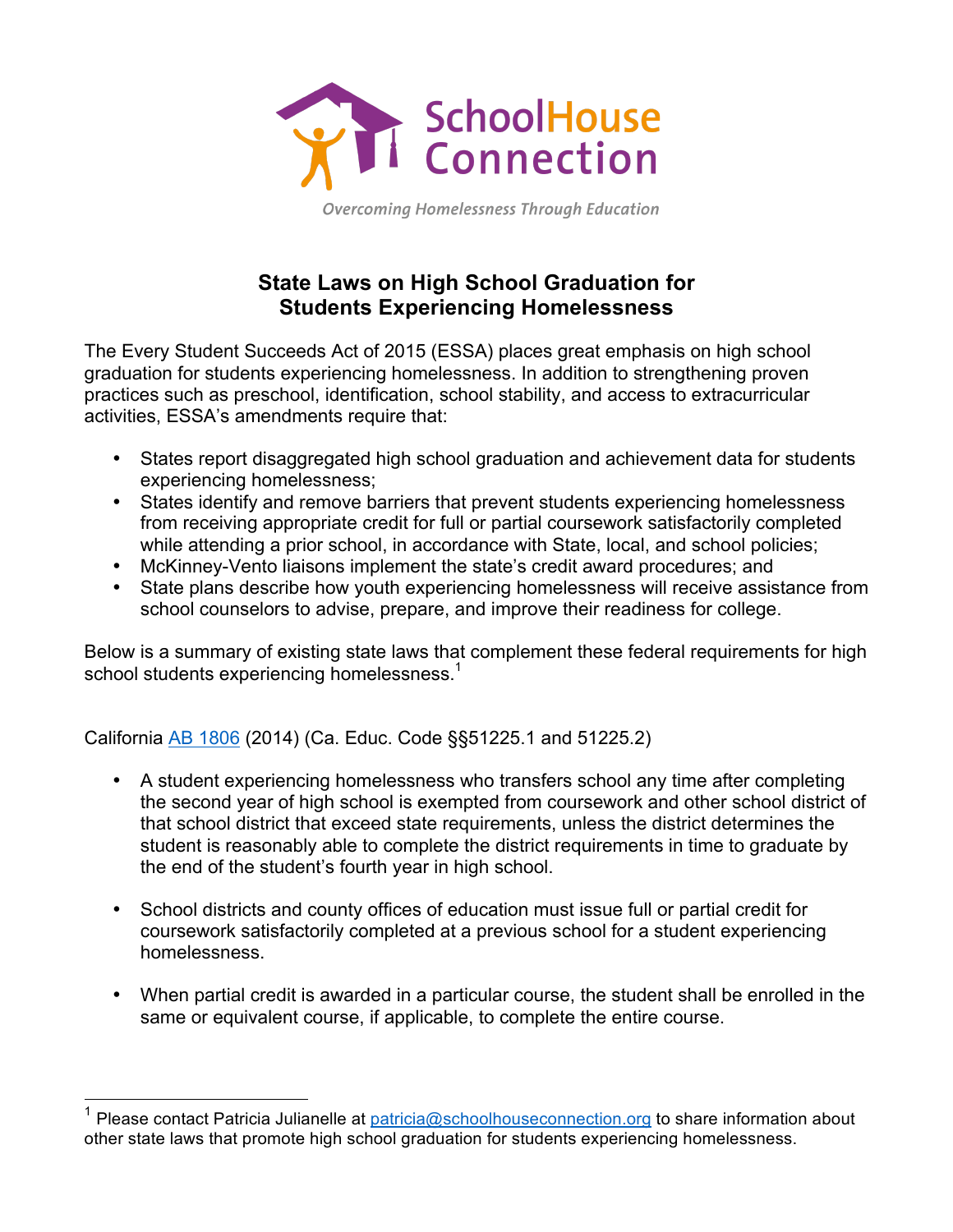New Mexico HB 301 (2017)

- A student who changes schools at least once during a single school year as a result of homelessness is entitled to priority placement in classes that meet state graduation requirements, and timely placement in electives comparable to those in which the student was enrolled at the previous school(s).
- For students who change schools at least once during a single year of high school as a result of homelessness, school districts must ensure equal access to participation in sports and other extracurricular activities, career and technical programs or other special programs for which the student qualifies.
- Students who change schools at least once during a single year of high school as a result of homelessness must receive timely assistance and advice from counselors to improve the their college and career readiness.

Oregon HB 3267 (2017) (Or. Rev. Stat. §329.451)

- A school district or charter school must waive graduation requirements that exceed state requirements for students who experienced homelessness at any time from grade 9 to 12.
- A school district or charter school must accept any credits earned in another school by a student who experienced homelessness at any time from grade 9 to 12, and apply those credits toward graduation requirements if the credits satisfied graduation requirements in that other school.

Texas SB 1494 (2015) (Tex. Ed. Code §§25.007 and 28.015(i))

- If a junior or senior experiencing homelessness changes schools and is ineligible to graduate from the new district, the prior district shall award a diploma if the student meets the graduation requirements of that district.
- School districts must develop procedures for awarding partial credit for coursework completed at a prior school.
- School districts must develop procedures to allow students experiencing homeless who was previously enrolled in a course required for graduation the opportunity to complete the course at no cost before the beginning of the next school year, to the extent practicable.
- School districts must ensure that a student experiencing homelessness who is not likely to receive a high school diploma before the fifth year in high school has the student's credit accrual and personal graduation plan reviewed.